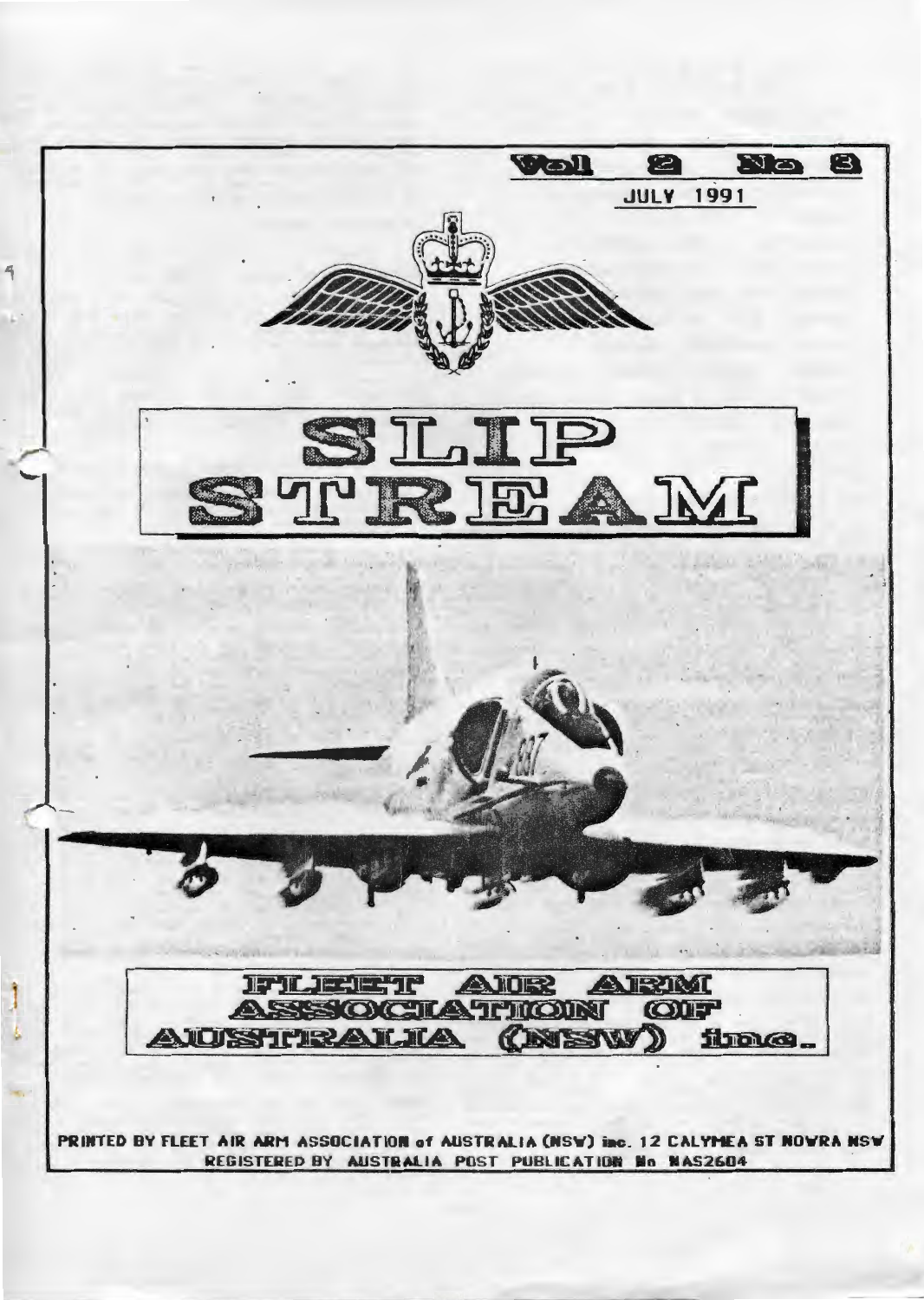#### **FLEET AIR ARM ASSOCIATION OF** AUSTRALIA. NSW Inc.

| OFFICE BEARERS 1991/1992                           |
|----------------------------------------------------|
| PRESIDENT: R.CRONIN. (044) 21 41 34                |
| VICE-PRES.ADMIN: F.BIRTLES.(044)214723             |
| VICE-PRES.PR: A.PENNO. (044) 210621                |
| <b>SECRETARY:</b><br>J.LEE. (044) 21 7579          |
| <b>TREASURER:</b><br>R.LARSEN. (044) 21 4550       |
| <b>SOCIAL</b><br>SEC:<br>LMATTERSON. (044) 21 7945 |
| WELFARE OFF: I.GRAY. (044)416006                   |
| ASSISTANT ED & PR:<br>J.ARNOLD. (044) 232014       |
| SOCIAL<br>PROMOTIONS COMMITTEE:                    |
| J.DUCRET, G.KELSON, J.DUNNER, I.FERGUSON.          |
| POSTAL ADDRESS: PO BOX 28, NOWRA, NSW 2541         |
| SLIPSTREAM EDITOR: A.PENNO                         |
| PO BOX 442, NOWRA, NSW 2541                        |

#### EDITORIAL

What a crazy mixed-up world we live in.

In 1947 the Naval Aviation Planning Staff produced a large tome entitled 'The Naval Plan for Naval Aviation'.

A paragraph reads in part as follows:-"The Navy today cannot perfonn ite duty of protecting our sea linee of communication or of assisting in active operation against the enemy , save by the use of aircraft operating as an integral part of the Navy and conforming to Naval tactics and strategy ."

To my way of thinking, the same philosophy still applies in 1991 but the politicians don't seem to see it that way .

Cuts in Defence spending have been across the board. The only step left for the 'razor-gang' at Albatross, would be to put the museum sign over the main gate and use the Historic Flight as a front line squadron flying from the new museum complex .

Later in the current decade. HMAS Jervis Bay will be replaced with a ship which can fulfil the dual roles of training and helicopter support.

By the time this vessel puts to sea, the next problem will be what flag it's going to fly. The New Republic of Australia will have its own colours flying from the mast. If the people who suggested this idea have their way, it's likely to be a Boxing Kangaroo or advertising space for some brewing company.

Even ANZAC Day isn't sacrosanct Public servants with their big shiny medal will now lead the march, while the veterans of two world wars take their place at the rear with other recipients of 'foreign' (Imperial) awards.

Like I said, it's a crazy mixed-up world.

If any readers know of any old 16mm movies lying around which relate to Naval Aviation, training , or anything of inter est, please advise the editor of their whereabouts.

With the advent of video cassettes, a lot of these old films are being dumped or thrown into cupboards where they deteriorate . Two of our members are checking out these old films and those of historic value are being recorded on video tape . These tapes will eventually be presented to the the Naval Aviation Museum for its archives.

I bet many an ex-Navy man cried tears-of-blood for those poor passengers on the cruise ship that ran out of revs. The Pierre Cardin suits were crumpled, the Yves St Laurent dresses were dishevelled, the blue rinse had faded and the mascara had run . " You've no idea what the heat was like without the air conditioning", gushed one bejewelled passenger. Does she want to bet? She should have tried doing engine changes in the hangar on the Melbourne, when the only air conditioning was when the ring bolto ruoted through from the flight deck.

Till next time . Peregrine

#### CHECK THE PHOTOGRAPH ON PAGE 6

Can you identify the Carrier in the photo? If you think you can send the answer and an unused 43cent stamp to the editor. All correct anwers will go into a draw, the winner receiving a bottle of port from the editors own cellar.

The views and opinions expressed in articles printed in this journal do not necessarily reflect the views and opiniQns of the Association or the Committee of management

#### FORCE STRUCTURE REVIEW.(NAV

May 1990 the government commissioned the Force Structure Review as a means to identify the Way ahead for Australian Defence into the 21st century

The Review defence self builds on 20 years reliance in Australia. of development towards

The recently released Defence Update summarises the findings of that commission, and has this to say about the Navy.

There will be little direct impact for the majority of Navy'e people from the outcome of the Force Structure Review. .<br>Force structure and planned enhancements have been thoroughly examined over the last four to five years resulting in a balanced and effective Navy. The changes that do affect people are generally some years off and will be brought about gradually.

Contrary to public speculation, the Navy is not facing major manpower cuts and ships will not be manned to one-third by reserves .

The review points Navy in the direction of doing the support tasks more efficiently and gives more priority to the end .

#### **OPERATIONS**

The review focuses on four major roles:

- htelligence and surveillance.
	- \* Maritime patrol and response.
- Protection of shipping and off-shore territories resources.
- $*$  Response to requests from regional nations.

These roles form the main basis of the review's approach to Navy's overall force structure. Submarines are an important part of the intelligence and surveillance capability, and contribute to defence of Australia's shipping and offshore ter-  $\dot{r}$ ritories and resources. The need for comprehensive knowledge of our marine environment also supports Navy 's continuing marine science and hydrographic activity.

Maritime patrol and response requires a balance between aircraft, surface ships and submarines and this area of activity is the predominant element of the requirement for surface combatants. The need to be able to respond to requests from regional nations is also significant

I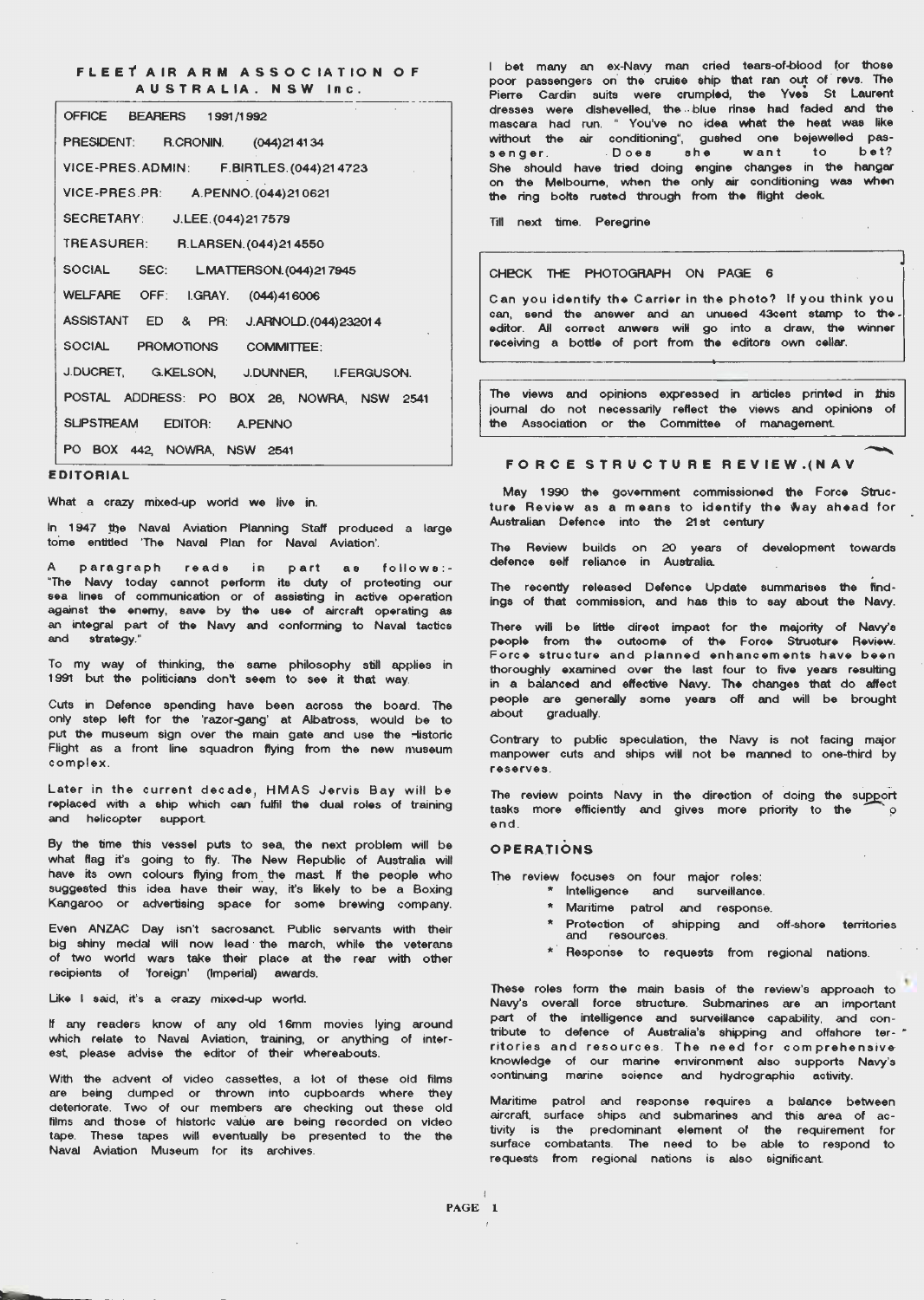Naval aviation also plays an important part in the roles listed above, in terms of its integral part in the surface ship weapons capabilities as well as in support of response to requests from regional nations.

These roles provide a sound justification for the current capital acquisition program, reaffirming the reqirement for the six COLLINS class submarines and the eight ANZAC class Frigates.

The surface combatant force will be built up to 16 destroyers and frigates, and 12 offshore patrol vessels.

This two tier structure replaces the current three tier system. The destroyer and frigate force will include the DDG's, FFG's, and the ANZAC Frigates.

The DDG replacement will probably be a derivative of the ANZAC design with the first of the olass being delivered in 2006. Following an extension of life program to keep them in service until 2005, the Fremantle class patrol boats will be replaced by more heavily armed and capable offshore patrol vessels .

The resulatant surface combatant force of 16 destroyers and frigates and 12 offshore patrol vessels is tailored to meet the maritime patrol and response requirement and to provide the necessary capability for protection of shipping and offshore erritories and resources . It will also be capable of contributag to response requests from regional nations.

Later in the current decade HMAS Jervis Bay will be replaced with a ship which can fulfil ttie dual roles of training and helicopter support . Helicopter oupport is of particular importance to Navy's capability to reopond to requests from regional nations.

The marine science force will include new oceanographi and hydrographic vessels . These will replace HMAS Moresby and Flinders as they reach . the end of their life.

The Sea King helicopters will be retained in a utility role, until their replacement in 1995-6 with purchase of a new utility helicopter. Acquisition later in the decade, of a-further 10 helicopters for the ANZAC ships is . also foreshadowed . On these plans, the future of rotary wing naval aviation is assured .

The need to acquire an effective mine countermeasure: capability is recognised . Four coastal Mine Hunters of a proven design and suited to Australian conditions will be acquired as a matter of priority. The planned warfare systems centre will also go ahead. These initiatives will replace ~ onstruction of further inshore Mine Hunter catamarans, Ithough testing will continue to equip the two current prototypes with an effective mine hunting system.

The Craft of Opportunity auxiliary mine sweeper concept will be developed to 'proof of concept' but acquistion of the planned core force of auxiliary mine sweepers will not proceed .

Overall the decisions in respect of mine countermeasure aim to improve Navy's mine warfare capability in the shortest possible time . To reap the benefits of scale and to ensure development of the necessary skills and standards, all mine warfare vessels will be based in Sydney. Weapons systems to support the required operational capabilities have also been reviewed:

Development of the surface towed array surveillance system will be redirected towards production of a passive surveillance sonar array suitable for use deployed from FFG's and the ANZAC Frigates

\* Two older weapons systems have service . The Seacat anti-aircraft missile, submarine system have declined in and the cost of their operation can no been and withdrawn from the lkara antirelative effectiveness, longer be justified.

\* The defences of the DDG's and the support ships will be enhanced by fitting them for the Phalanx close-in-weapon system. Additional Phalanx systems will be purchased for fitting on ships on a pool basis.

\* Overall, the planned nava l force structure is well suited to its operational roles. Changes and reorganisation in support will ensure that priority and resources are directed to providing an effective operational capability.

#### SUPPORT

The rationale for Two Ocean Basing has been established for some time, and the Government has reaffirmed its committment to this significant activity:

\* The ultimate mix of combatants to be based on each coast will be the subject of further studies by Navy, but in the next few years two FFG's will be based at HMAS Stirling, with ANZAC class ships being based there later.

\* All six COLLINS c las s submarines will be based at H MAS Stirling, although there will be regular deployments for operations off the East coast.

Development of HMAS Stirling to support Two Ocean Basing will continue, although some specialised facilities that exist in the West will not be duplicated.

Navy's overall support activities will be improved by :

\* Once the final OBERON class submarine has paid off, consideration will be given to the closure of HMAS Platypus. Establishment of submarine support facilities, up to intermediate level maintenance capability , at Sydney Fleet Base will be examined.

\* Air technical training for Navy will be undertaken by RAAF at RAAF Base Wagga

\* The remaining technical training, currently undertaken at HMAS Nirimba will be tranoferred to HMAS Cerberus and HMAS Nirimba will close.

\* Further opportunities to use commercial supportwill be sought Thie is nothing new to Navy, which has traditionally depended on a civilian workforce . However, the concept will be expanded.

\* Rationalisation of warehousing and wholesale supply management as part of the Defence Logistics Redevelopment Project will significantly streamline supply support and release resources for operational capabilities.

\* Navy will make better use of experien c ed people through . the planned Ready Reserve to be formed employing former naval personnel. The aim will be to retain access to their skills for surge activities.

#### **SUMMARY**

The implications of the review for Navy are consistent with the overall approach of streamlining the "tail', to free up resources tor an enhanced operational capability . In many areas Navy was already well placed to benefit from this process with the result that the review has reaffirmed the basis tor the future force structure.

The Navy's present and future force structure leaves it well equipped to meet strategic guidance which emphasises the maritime nature of our defence planning priorities, particular - .ly in the areae of operational c.apability given tocus in the Force Structure Review, which provides sound direction, for Navy's future development, and a sound basis from which to respond to future developments . Where activity has been reduced or terminated, there are clear and obvious links with the new or improved maritime capabilities made possible as a resu It.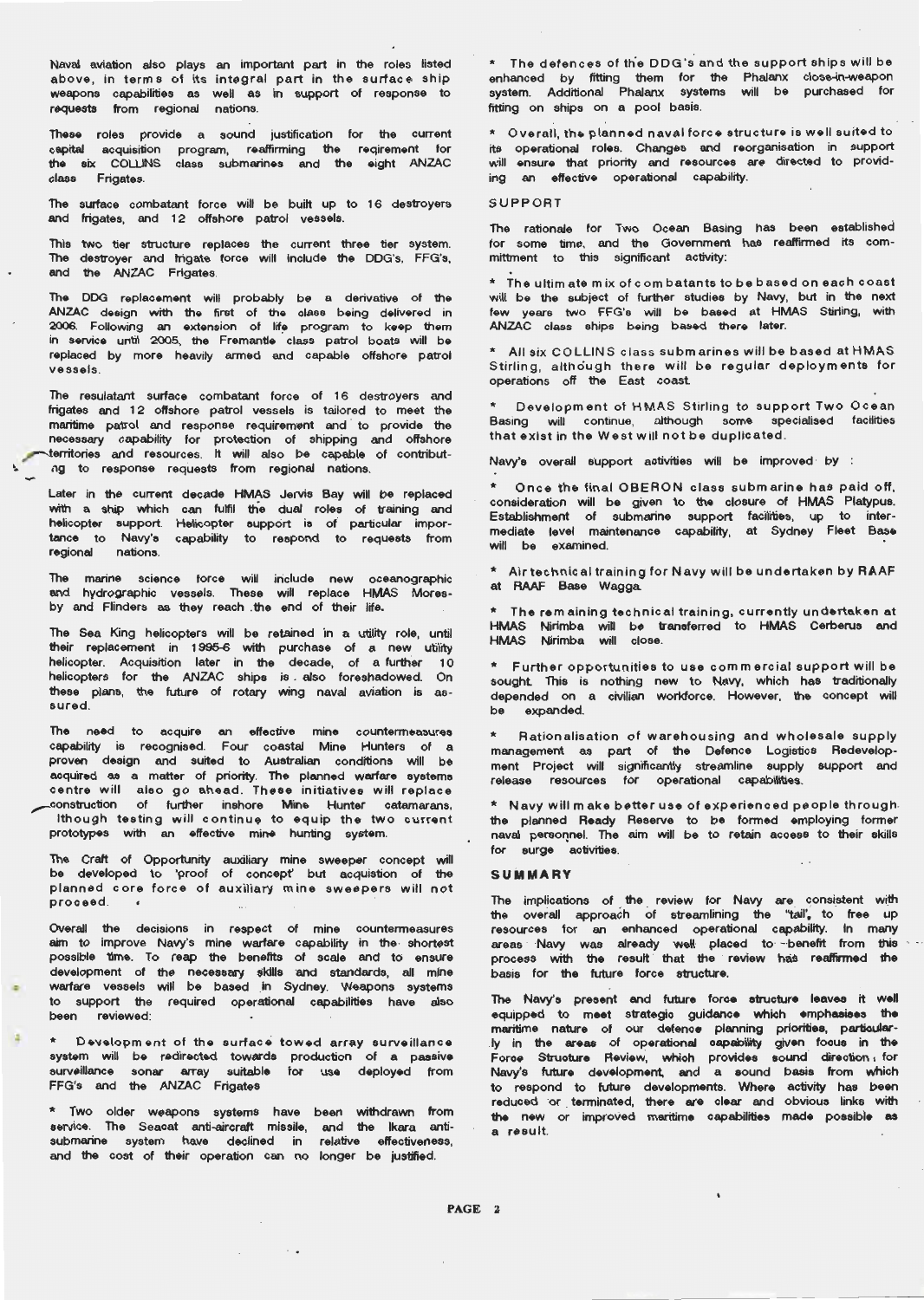NAVY HELICOPTERS IN THE GULF

The following are extracts from the R.N. Fleet Air Arm<br>news release, Yeovill, U.K.<br>At the time of the cease-fire 32 Fleet Air Arm aircraft

He was the community of the same of the same of the separation and such that and such a kings at sea and in the desert had supported the land battle. Two 846 Squadron -helicopters that deployed in October with the casualty

HELICOPTERS FROM<br>HELICOPTERS FROM

In August and October elements of 846 Squadron had<br>deployed to auxiliary ships in afloat support and<br>casualty evacuation roles. As the crisis deepened 845<br>and the hastily reformed 848 Squadrons left their base<br>at Naval Air  $6u$ lf.

# DORSET LYNXS<br>SINK MISSILE<br>BOATS

In British Frigates and Destroyers operating in the<br>Norther's Persian Gulf Lynx helicopters fired Sea Skua<br>aissiles in a series of actions that destroyed the<br>Iraqi navy patrol boats whose own missiles threatened<br>the Allied

#### CAN YOU HELP

K. Abbot L/FX 763318 wishes to contact ex-shipmates<br>from 802 Squadron 1946/47 on board HMS VENERABLE. His home address is: North Owersby Market Rasen

Ash Lea, Moor Rd,<br>Lincolnshire LN8 3PR.

W.B. Knight (Bogey) wishes to contact ex-shipmates who<br>served on 793 Squadron from August 1943 to August 1945. His home address is: W.B. Knight, 86 Beverley Close, Rainham Gillingham,<br>Kent ME8 9HQ.



في المرار

 $\ddot{\phantom{a}}$ 







**De HAVELAND VAMPIRE** 

De HAVILLAND SEA VEHOM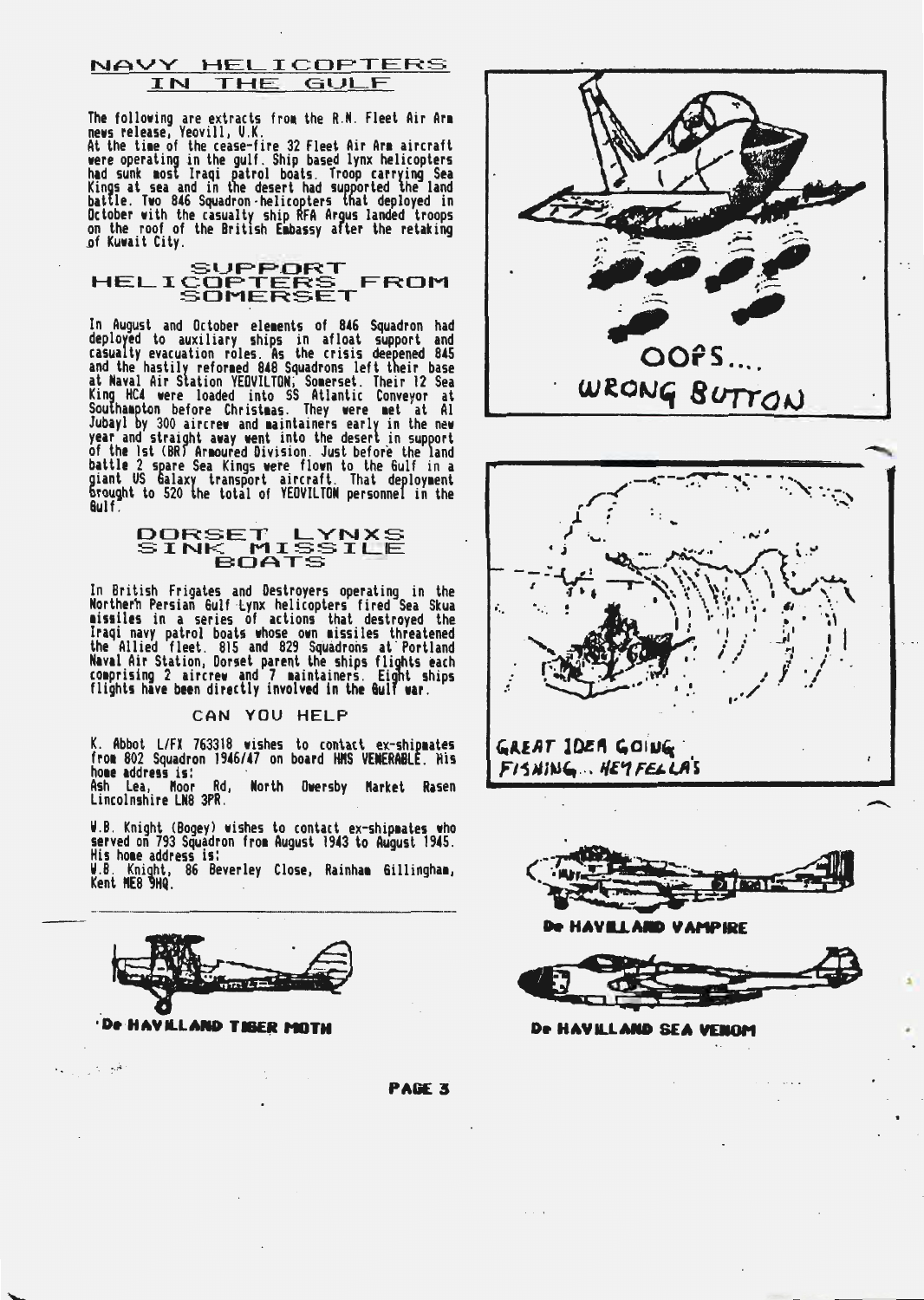# THE QUIET

#### KILLER ASBESTOS

The useful properties of asbestos were a boon in the building industry, in motor vehicle and aircraft. in ships, water reticulation, steam plants and insulation

generally.<br>It seemed to have a lot going for it. It is fire proof, acid proof, vermin proof, a no conductor of<br>electricity, it can be moulded and woven, included in sheets and pipes, produced in a 'wool' form and seemed to have a never ending series of applications. A

miracle fibre.<br>But for a number of years now it has been identified as a "quiet killer". It is the cause not just of<br>asbestoses, a crippling and fatal malady effecting the

lungs, but also of bronchial cancer and mesothelioma.<br>What is worse, invisible dust particles can take as<br>long as 30 years to do their damage.<br>The recent landmark \$251 out-of-court settlement of

clains associated with asbestos mining at Wittencom WA, together with the reported possibllity of further claims against Mr Lang Hancock (who owned the Wittenoom<br>mine prior to 1964) and CSR Ltd which has been involved with the mine since, has highlighted the need for those ex-members of the ADF who have been exposed to asbestos<br>fibres to be alert to any chest illness.<br>. It is appropriate to now repeat an article written in

It is appropriate to now repeat an article written in<br>1987.

# ASBESTOS, OCCUPATIONAL DISEASES and RAN AIRCRAFT CARRIERS.

An American study in 1987 estimated that over the next 30 years as high as 181 of total cancer deaths in the USA would be due to occupational exposure to

asbestos dust.<br>The study conclusion raised severe criticism but whether absolutely correct or not, it did not highlight<br>in simple and stark terms the danger of exposure to<br>asbestos dust and in this, there is no quarrel.

Asbestos dust is deadly.<br>· . Thee dangers of asbestos have been known since the 1930's but it was not until the late 1960's that concern firmed to the point where further use was limited.

It is a superb engineering material and it has been hard to replace by substitutes. By the late 1970's<br>active programs of removal, mainly insulation in public buildings, commenced. The Navy began a program of<br>removal from its ships.<br>. All the Armed Forces of Australia have used asbestos

in the past, for example, Aircraft and vehicle brake linings, but the Navy has been the biggest user in ships for insulation and pipe lagging.<br>Some exposure is likely in small workshops of WWII

or earlier construction, such as Frigates and<br>Destroyers.<br>Newer-warships, because they are new with insulation<br>in better condition and because asbestos is less used in better condition and because asbestos is less used<br>or not used, present lower risk of exposure.<br>The biggest offenders have been Australia's aircraft

carriers simply because of size, age, condition,<br>complexity and, nature of operations.<br>. Anyone who served in HNAS Sydney (1949–1967), HMAS

Vengeance (1952-1954) and HNAS Nelbourne (1955-1982), must have been exposed to asbestos dust and probably<br>asbestos dust of the most dangerous kind.<br>. HMAS Vengeance saw WVII service and was tired when

Australia got her. Her insulation and lagging were in<br>· poor condition and men who served in her say that the

.  $, +$ ; $+$ 

air, particularly during flying operations, was filled with dust.

HMAS Sydney was also bad but HMAS Melbourne was probably the worst. Asbestos dust showered down on men in top bunks. Dintng tables had to be wiped clean of

asbestos dust and particles before meals.<br>Whenever the catapult fired or whenever arrestor<br>gear was actuated during land-ons, the air was filled with asbestos dust throughout the ship. The ships<br>ventilation system, influenced by the demands for boiler air, carried the dust throughout the ship and asbestos dust had to be cleaned from uniforms and

brushed from the hair.<br>Oeckhead and bulkhead insulation was in bad repair and frayed at the edges. The many miles of pipe lagging was often in poor repair and frayed. It took very<br>little to shake loose showers of asbestos dust<br>particles. All three ships were laid down in WWII and the

insulation and lagging was designed for North Atlantic conditions and although HNAS Sydney and HNAS Melbourne were fitted out for Australian service, no basic

changes to insulation were made.<br>11 is probably safe to say that exposure to asbestos<br>dust in the Navy may not be a problem now or in the future. We have learned, not so much from mistakes but from past lack of knowledge, and adequate standards are

now in force. The concern of the RFDWA is not therefore in prevention for the future but for compensation for the past.

If anyone who served in these ships suffer certain diseases or develops them in future, then their doctor should be consulted to see if there is any possible connection between the disease and their exposure to asbestos.

If there is a possible connection then service has caused or contributed to the disease and it is right and proper to make a claim to be compensated.

Compensation Act and the Veterans' Entitlements Act.<br>Compensation Act and the Veterans' Entitlements Act.<br>(formerly Repatriation Act). Our Parliment enacted this legislation for the purpose of compensating servicemen<br>for service caused injury and disease and it is up to<br>us to use the legislation.<br>The following broad brush treatment may be useful in<br>deciding if a serviceman might be

Wo claim is made to medical expertise and if the information is not strictly correct it will at least

give a start point for further enquiry.<br>First, what is asbestos?<br>In its pure form it is a double chain silicone<br>nolecule. Quartz is a pure form in a network solid crystal .

Depending· on how asbestos 1olecules for1 into crystals or combine with other elements, fibre<br>silicates are formed and these are the types in which

asbestos is used.<br>There are many types and the three principle types are - blue asbestos (crocidolite), white asbestos

(chrysolite) and brown (or grey) asbestos (amosite).<br>The degree of hazard and diseases caused depends on<br>the type of the asbestos.<br>Asbestos is basically inert and it is the fibre size

and shape, and not the chemical properties, that determines the disease caused.

Blue asbestos has the smallest straight fibre and is<br>the type most likely to escape the many hair and muceuos safety features of the pulmonary system and<br>penetrate to the innermost reaches of the lungs, the alveoli, where oxygen transfers to the blood.<br>CONTINUED.NEXT.PAGE.............

**PAGE 4** 

program of the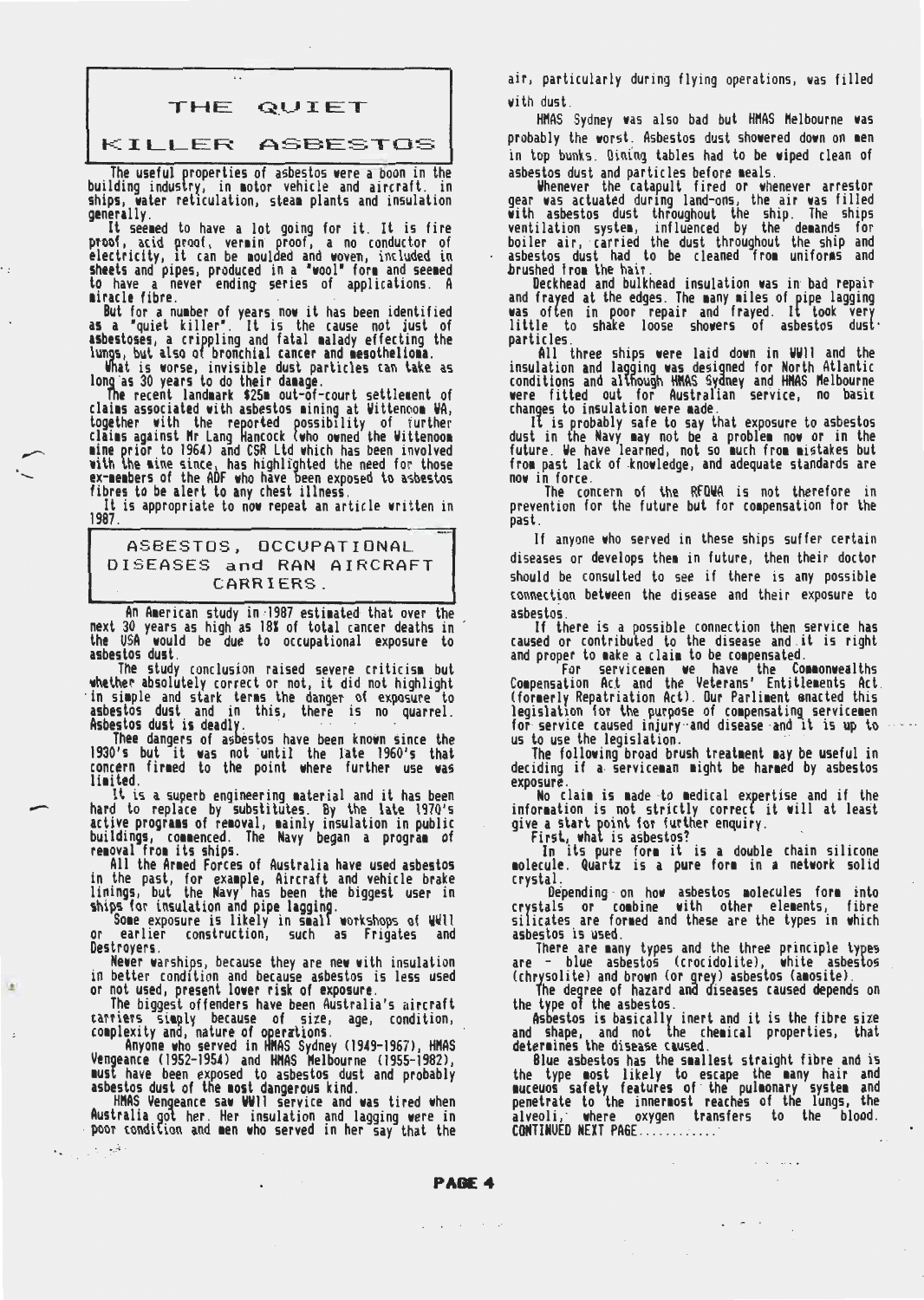Blue asbestos is so dangerous that it is no longer mined or used. It was used for insulation and in<br>building materials.

On the best information presently available, blue asbestos was the main type used in the aircraft<br>carriers.

White asbestos, used in friction materials such as brake linings and clutch facings, makes up about 85% of asbestos used. It has a larger curly fibre more likely<br>to be stopped by the body's safety systems and although<br>still very dangerous, is the least dangerous type

Brown asbestos, also used in insulation, makes up<br>about 15% of asbestos used and its degree of danger<br>lies between blue and white asbestos.<br>The most frightening aspects of exposure to asbestos<br>is that discusses caused only there is agreement that there is no risk.

it seems logical that risk should depend on degree and duration of exposure but so far this cannot be sustained on evidence, that is, any exposure however slight may present a risk of disease.

When exposure to asbestos causes disease, it is pneumoconiosis, a reaction to retained dusts. Lung cancer is the most serious disease and all types of asbestos are recognized as a cause with the risk being greater if the serviceman is a cigarette smoker.

Risk here is related to degree and duration of exposure.

Bronchial cancer is in the same risk. class and these cancers may develop more than 25 years after first exposure.

Asbestosis is scarring of lung tissue called interstitial fibrosis and though in itself not fatal, it can reduce lung function and can develop into lung cancer. It can be caused by all types of asbestos.

Pleural plaques or pleural calcification are deposits of the lung pleura, the membrane lining the lungs. In itself it aay not be disabling but it warns of other possible forms of asbestos related disease. It usually occurs before asbestosis.

Mesothelioma is a cancer of the pleura and blue asbestos is thought to be the cause. It is highly malignant but. rare. The risk appears to depend on degree and duration of exposure. Unlike lung cancer, pleura 1esotheliona is unrelated to cigarette smoking.<br>pleura mesotheliona is unrelated to cigarette smoking.<br>Cancer o

asbestos and like lung cancer, the risk 1s greater in cigarette smokers and, it has a long latent period as we! 1.

Peritoneal mesothelioma is a cancer of the membrane lining the abdominal cavity. Inhalation, not ingestion, of blue asbestos is associated with this cancer and, cigarette·smoking is not a risk factor.<br>Bowel cancer occurs on the inside lining of the intestines and evidence s

evidence suggests relationship to<br>ingesting, asbestos dusts. Cigarette inhaling, not ingesting, asbestos dusts. Cigarette s1oking 1s probably not a factor. . . . Cancers of other organs 1ay have an assoc~at1on with

asbestos but the evidence is scarce and awaits further<br>study. In the case of mesotheliomas, these cancers can study. In the case of mesotheliomas, these cancers can<br>extend locally or they may metastasize, that is transfer from one organ to another site not directly<br>connected.

The moral of all the above is, if you have a pulmonary disease or a cancer of any kind, and you have been exposed to asbestos, tell your doctor and have him record it.

It will not make you any better but it will help in<br>claims for your protection and the protection of your family.<br>Source Material (with apologies)<br>1. Report on The Health Hazards of Asbestos: National

---- ..... -··-··---··--·---

Health and Medical Research Council: June 1981<br>2. Harrison's Principles of Internal Medicine: 9th ed.

3. Chemistry: principles and Applications: Miller:<br>Wadsworth 1976.

#### RDFWA NEWS

For some time the local branch of the RDFWA has been concerned at the anomalies in the Veterans' Legislation that denies entitlements to those ex-service members who have deemed not to have 'eligible service'. Many of those denied access to Veteran benefits served for long periods, many over 20 years, and all they have is OFR&DB entitlement which was compulsory and which they purchased. 'Eligible Service' has become a clouded issue particularly as the Whitlam Government granted some benefits to all serving a 3 year or more engagement.

In an effort to even things out, The Shoalhaven Contact Group ROFWA prepared a subaission on the subject and raised it through political and ROFWA cbannels.

We are pleased to hear that the Regular Defense Force Welfare Association have taken up the case and it is being made a National issue. The Government has acknowledged inadequacies of aspects of the current legislation where some matters are covered by Veterans' Affairs, and others Commonwealth Compensation (COMCARE), and are looking at the problea.

It is likely to be a lengthy battle however and could eventually call for support from individual aeabers to lobby their local Federal Politicians.

We'll keep in touch.

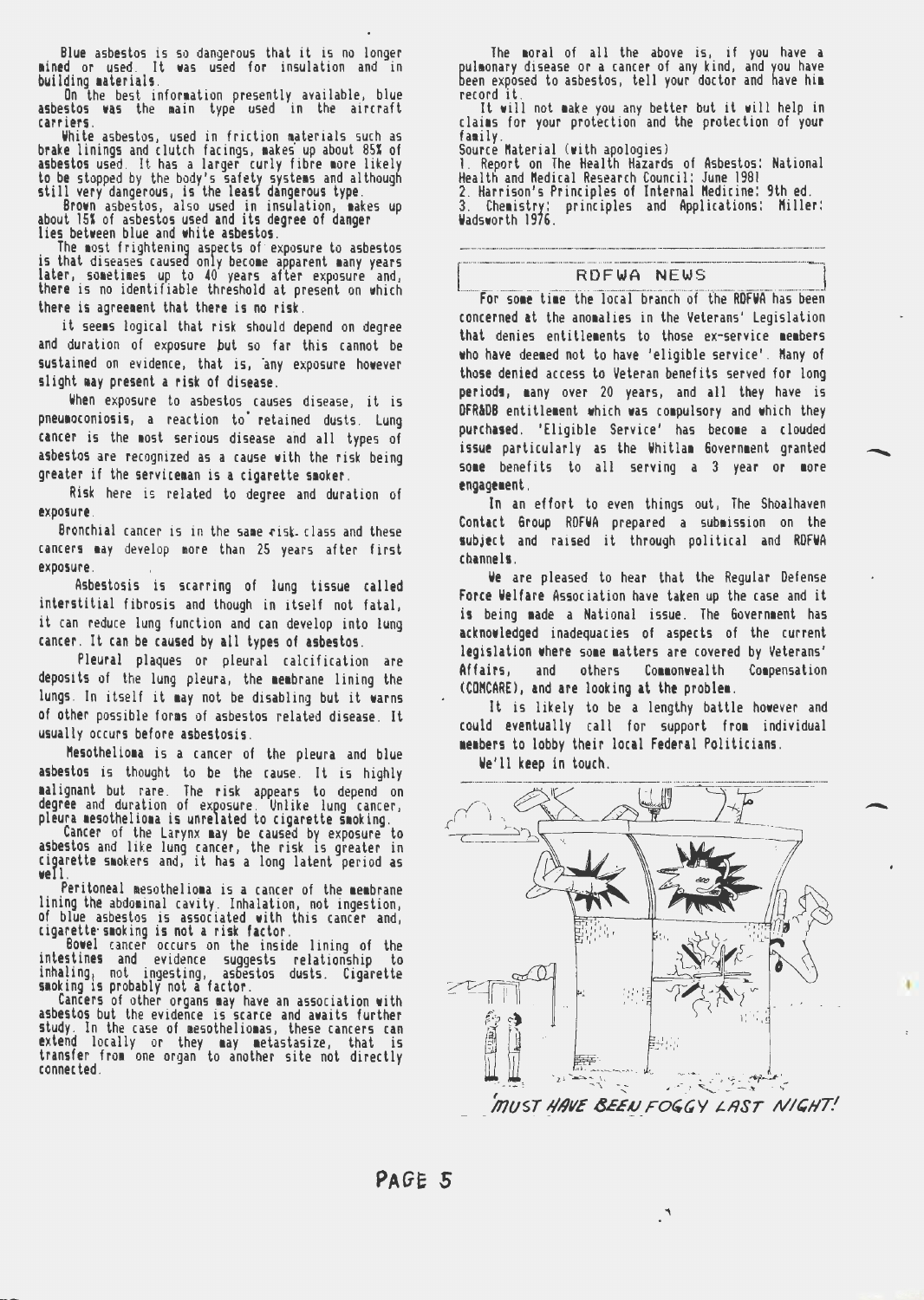

#### GANNET XA 434 RESTORATION

Twelve months have passed since restoration work commenced and due to the fine efforts of our weekend labourers this aircraft is all but ready for presentation. All external surfaces (except the flaps) have had their final coat of paint, which only leaves the detailing to be done.<br>We have had an offer from a Sydney company to

endeavour to rid the canopy transparencies of glazing, the first one has been sent.

It is well worth a trip to Albatross to see first<br>hand what the team have accomplished.



#### SYCAMORE RESTORATION

The Sycanore is proving very labour intensive as all paint has to be renoved with the old "wet and dry". The cockpit and cabin are·starting\_ to look a picture thanks

to the efforts of Ray Larder, Ken Day, and Ron Ross.<br>The main rotor gear box is completely siezed,<br>however we are managing to free it with prolific<br>amounts of WD40. After all it has been 27 years since<br>it was last turned.<br>

(nose bubble). If anyone out there knows how we can<br>come by one, please let me know.<br>Project Manager Don Parkinson.



# SEA VENOM WZ937 RESTORATION

Some sad news l'm affraid. We have got the aircraft<br>to a state where it is,ready to roll out and start, but<br>unfortunately we received a signal saying that we are not to use the existing starter cartridges as they are to unstable. At the noment we are looking for an alternative starting nethod. ,Meanwhile the aircraft has gone back to looking like

a Sea Venom with just the fibre glassing of the<br>fuselage and then the painting of the whole aircraft to be co1pleted. Nore next issue. · · · · ·-···--- -.......... ,,.--- ·-·-·-·- -·- -- ----" ""- ·--·---·--·---·--· .. ·------~~~~~



## SEA FURY RESTORATION

I am happy to report the restoration program of the Fury is well under way due to the efforts of our willing team.<br>The Centaurus engine tear down project has given us

some problems, but due to the efoorts of George<br>Meecham, Jack .Constantine and the team, Navy co-<br>operation via A.B. Dave Chiverton with a lot of help of Navy people too numerous to mention we are over coming<br>the problems slowly but surely.<br>The airframe area is going very well and at this

stage, suprisingly, is showing minimul signs of corrosion. The centre fuselage section has been cleaned and bead blasted and looks like it has just arrived from the factory. We are trying to decide whether to charge Ken Lee for the loss of bead blasting grit due to the amount he has removed from Albatross in his hair, eyes and clothes. Thanks for a great effort Ken.

Commander Phil Parker is whitling away with the grit blaster on the centre wing section which is also

cleaning up beautifully.<br>We could do with nore willing hands on this project.<br>Anyone interested, please contact ne on 415843.<br>"Malcon (Oscar) Harper Project Manager.



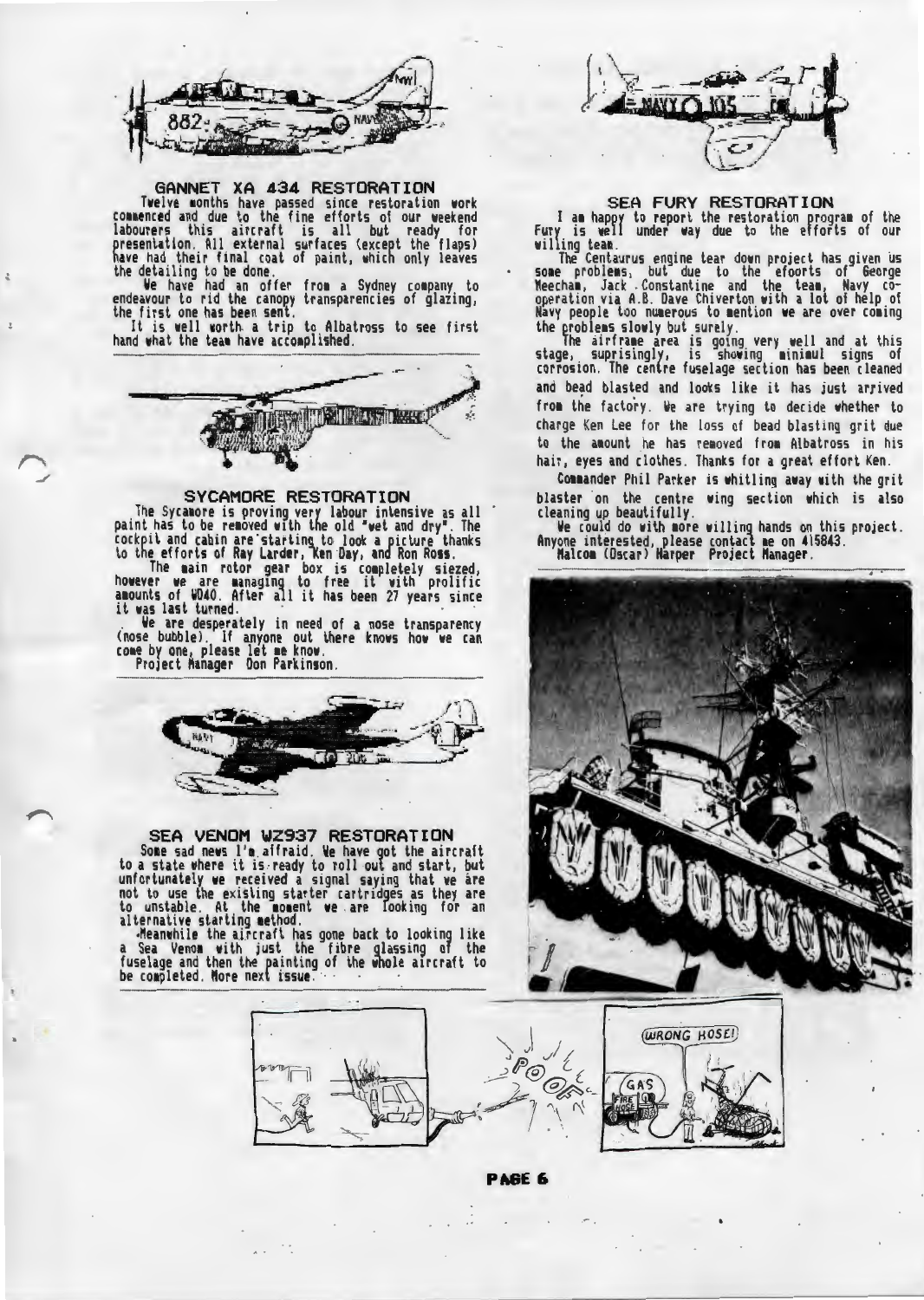#### THE BISMARK ATTACK

The following is a story sent to us by one of our **neabers, Bill West.**<br>11tler1, Bill West. · This year is the 50th Anniversary of the sinking of<br>11the Bismark, so it seems a good time to reprint the story written by Les Sayer OSM, of his involvement in that 1agnificent FAA action.

Suddenly the boredom of the long wait is over. Leaving the unused pack of cards on the briefing room table, someone cut the three of spades on his way out and with a tense grin said "Ah well it could have been the ace"!

The 'Vic' seemed to be going flat out and as the TAGs emerged onto the wet pitching flight deck, they walked first uphill and· then down towards the rather pathetic looking range of Swordfish, each with a real war headed tin fish on which impolite messages for Adolph had already been partly obliterated by the intermittent avalanches of heavy spray churned by the 'VICS' hasty pursuance of 'BISMARK' in rather unkind weather.

Getting airborne was no problem. There was plenty of wind, although it was wet and gusty. Soon, in loose: formation this threat to the greatest ship afloat was

on its two hour journey into hostility.<br>... Nestling a little more comfortably in my Sidcot flying suit, wiggling my toes in the flying boots and<br>thinking of the illegal rum secreted in the starboard flying step brought on an inner warmth. I checked my gun and hoped the radio was tuned in to the right spot<br>on the dial in uncertain radio silence. Through a small hole I could see the red fin of the torpedo slung underneath and hoped it would soon disappear to find its mark. The actual attack on the Bismark is well documented

but no one has ever asked this Grandad for his story,<br>10 much remains unwritten. Suffice to say I had great<br>faith in 1w pilot who had a Dartmouth type<br>determination with an ability to nake decisions. Anyway do. from where I was sitting there was very little I could

Quite suddenly there was this monster steaming at high speed with all guns blazing and looking like the dying embers of a wood fire caught in a draught. A

muffled matter of fact voice announced down the Gosport<br>Tubes •going in".<br>· During that steady period when the pilot was getting<br>his sights lined up, this TAG stood up, unseated his gun wi[h the intention of letting off a few rounds if ihe opportunity arose. A violent turn away and evasive action thumped me back on the seat and to my horror<br>could still see the red fin .of the torpedo. The same

**matter** of fact voice said "I'm going round again not<br>quite lined up".<br>After coming all this way, getting within spitting<br>distance of the enemy, here we were going round again.<br>This is no practice run, its the real thing, pretty lights coming up at us were for real and could hurt.

As the aircraft left the scene at wave top hight<br>this TAG had an uninterrupted view of Bismark still going flat out and the other aircraft climbing on their way home, but we were going round again!! At about twenty five miles, still at sea level we turned to face

PAGE 7

the target again. All the Bismarks attention could now be given to this solitary Swordfish, how can they fail to destroy it? One torpedo, two 303 guns and three bods<br>against the might of the German Navy.

digger, the existence of the extreme wark and closer and closer, the Bismark got bigger and bigger, they had not yet seen us, how can we miss, this is the perfect run in. Torpedo gone, the aircraft lifts and as we turn away we are spotted. That bottled up<br>hell is now going to be let loose on us, the elation of **a** hit is wiped away by the serious business of avoiding the Bismarks total armament. To avoid this, one counted seconds from the flash of the guns then turned to avoid the huge splashes.

Clear at last we set our lonely course back to where we hoped the 'VIC' would be, the immense relief a little marred by the thoughts that if we did have enough fuel to get back, would we be able to find her.

Mercifully the 'VIC' broke all regulations, put herself at risk, and switched on her light beacon. We all made it back with very little fuel to spare.

Going below, we passed those faces that had seen us off some hours before with looks of "your a bloody fool" or "bloody hero" but now showing smiling relief and pleasure that we were back.

Eggs and bacon plus a tot and it was all over.

#### **HS817 Squadron**

HSB 17 was a Royal Navy air squadron during World War II and performed with distinction as an<br>anti-submarine squadron with various types of aircraft. On Anzac Day 1950, it re-commissioned with<br>Firefly aircraft as a Royal Australian Naval Air Squadron.<br>Embarked in HMAS *Sydney,* the Squadron

fought in Korea in 1951, attended the Monte Bello atomic tests in 1955, and the coronation of Queen Elizabeth II in 1953 . Early in. 1955 the . Squadron disbanded and reformed in August of the same year with Gannet anti-submarine aircraft. Serving in HMAS Melbourne, it saw much of the Far East and participated in many exercises before disbanding in 1958.



In 1963, the Squadron again reformed this time with Wessex anti-submarine helicopters and continued to embark in HMAS Melbourne until the carrier's modernisa-<br>tion program began. After this, an element of the Squadron embarked in HMAS Sydney for antisubmarine escort during troop movements to Vietnam.

Early in 1969 the Squadron was re-equip-

×

ped with the Wessex 31B helicopters, and has embarked in HMAS Melbourne during her post modernisation cruises, providing anti-submarine protection to the fleet.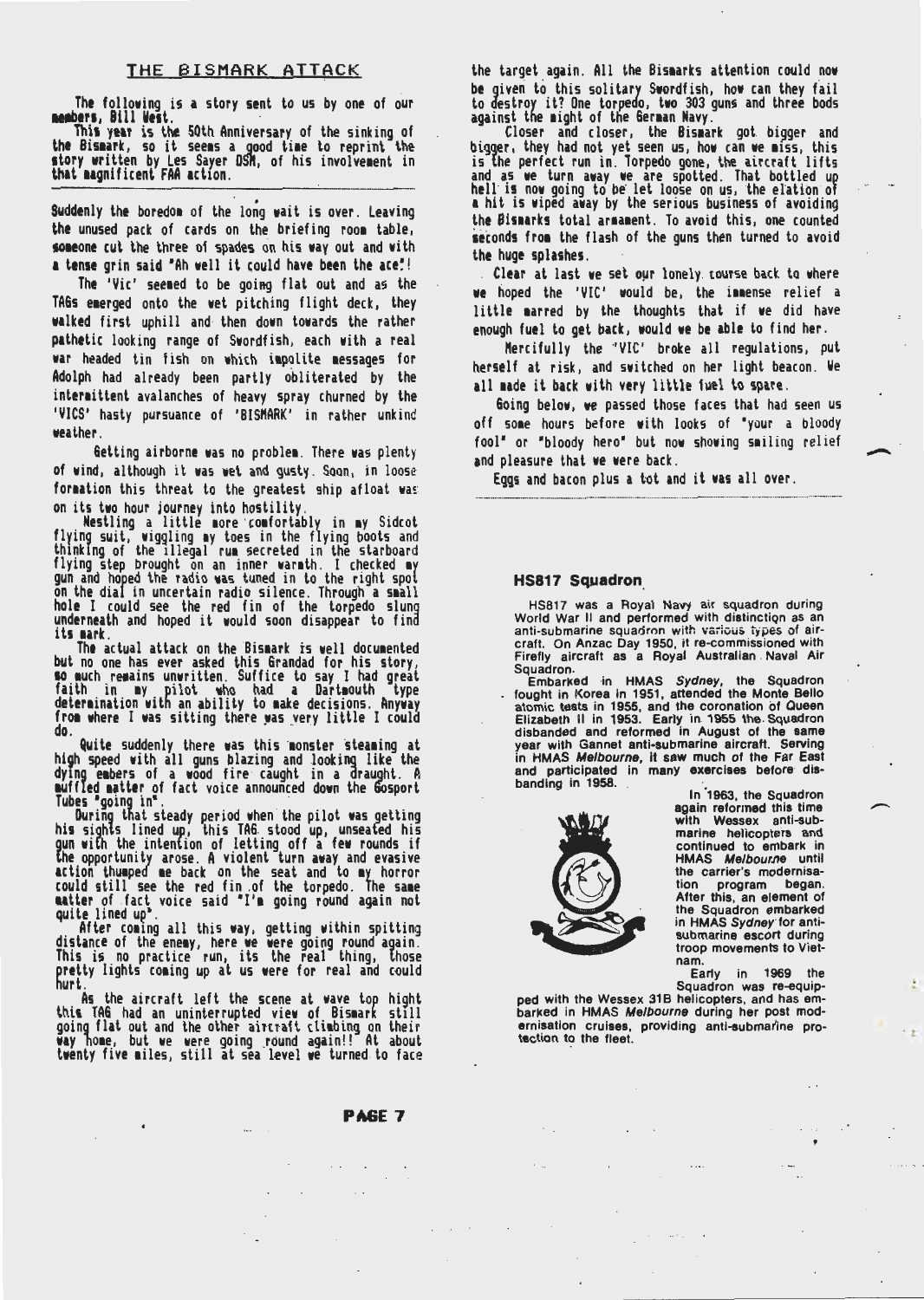One summer Sunday in the early fifties HNAS Sydney was swinging around the pick in Jervis Bay. . Nany of the ships fompany were ashore enjoying the delights to be held in what was at the time a holiday delights to be held in what was at the time a holiday<br>paradise. There was swimming, golf, tennis and some young ladies from the various guest houses and the<br>Naval Lodge Hotel. Last but not least was the Fleet Wet Canteen (currently the Fleet Support Section!!).

The last boat was due to return to the ship at 1800,<br>the bar closed at the same time. Shortly before 1800 a<br>southerly buster came through with winds in the region<br>of 30 knots, which whipped up a nice old chop on the<br>bay. T hour, closing was also delayed one hour. . When 190'0 arrived the boat in the shape of a GPY

duly loaded its cargo of jolly jacks, some were much nore than jolly. The deck was cranned as we nade our way out to the ship and we took more than a few greenies on the way drenching most. The din from those

on board could be heard from Point Perpendicular.<br>The GPV came along side the Starboard For'd ladder to be greeted by the ships Commander V.A.T. Smith (complete with telescope). He took one look at the seething mass below and in his best stentorian voice called "Silence in the GPV", to this one of the more<br>Jolly of the Jacks replied "Go and get ###### you silly<br>old ####, quick as a flash the order came "Take that 6PV off for one hour° the telescope indicating the<br>direction of Point Perpendicular.<br>One hour later after slopping up and down on the

N1ddlt Ground a very cold wet bedraggled and subdued group arrived back along side, as each stepped from the<br>ladder to the deck he was scrutinised by you know who.<br>Those who had been the-most vocal were duly segregated to be dealt with at "HIS" table the next day. The dealt with at "HIS" table the next day. The command

of the SPY was a NION T.A. Dadswell.



A brief report on page 8 of the January Slipstream<br>contained highlights of 1990. Notably the introduction of a National lapel Badge 1n blue and gold which could be worn by full members.

The Federal Council is now considering the feasibility of providing a similar badge in silver<br>finish for Associate members.

finish for Associate members.<br>1. · Neanwhile the original W.A. F.A.A. silver wings may<br>always be worn with pride by all members.

The Secretary's report was continued on page 2 of the April Slipstream. That edition included a specially reproduced copy of the FAA(NSW) Constitution for you to<br>remove, refold, READ and retain for future reference.

A significant number of members appear to have overlooked the advice that annual subscriptions fall<br>due on the first day, of January each year. Also, that receipts for sub's and new membership cards will not be returned unless specifically requested. Why waste your funds on unnecessary postage? The Commattee feel that we all contribute sufficiently to the profits of Aust

Post. Remember, New Year - New Subscription.<br>• Your address ...label on the Slipstream wrapper<br>includes your financial status. includes your financial status.<br>eg. /90 in arrears.<br>/91 financial<br>/92 paid in advance.

These figures appear on the bottom of the address label.

The New South Wa!es aeabersh1p register lists 22t names. About one quarter are unfinancial for 1991. Seven (7) only are also unfinancial for 1990. The

latter situation will be a matter for the next General<br>meeting of members (in September) to consider.

It seems likely that we will lose a few of our financial A.C.T., resident members in the near future; and be pleased to do so. You are probably aware that efforts are being 1ade to extend the FAAA Nationally. Presently there are State Associations 1n WA, VIC,

SA and NSV. There 1s also a very strong Fleet Air Ari Officers Association based in NSW.<br>· last May 30th a meeting of persons interested in

forming a FAAA(ACT) took place. National Agsociation<br>President CDRE "TOZ" Dadswell addressed the meeting.<br>Subsequently a-<del>decision</del> to form an A.C.T. Division was taken.

However, to return to our own affairs. The NSW Division is cen**tred in Nowra**. Open forum meetings will continue to be held in the Shoalhaven City Library<br>public meeting room, on the lower level, until further notice.<br>Reetings are held on the third luesday of each month

and commence at 1930, sharp, So right now, make a note in your diary, or on the fridge, or behind the dunny<br>door, or other signiticant place, that the next meeting<br>1s on Tuesday lb July, then Tuesday 2nd August tollowed by Tuesday 17 September.<br>Please take this as official notice that:-

A 6ENERAL IIEEIN6 OF ftEftBERS Will TAKE PLACE ON IUESOAY

17 SEPTEMBER.<br>At the venue detailed above.<br>litems for Agenda should reach the Secretary by Monday<br>02 September.<br>Items for discussion/decision will include:-

annual subscrip**tions for 1992. Action re unfinancials.**<br>Social programme for 1992.<br>J.<u>Lee Hon</u>. Secretary.

#### OBITUARY

It is with regret that we report the passing of exshipmate Patrick James Hanson - On May 22 1991 (late of Ulverstone) - Leaving those who knew him feeling poorer<br>for his passing, yet richer for having known him. late CEAW RAN. In his 65th year.



Local members watch the local Wednesday papers for the above logo.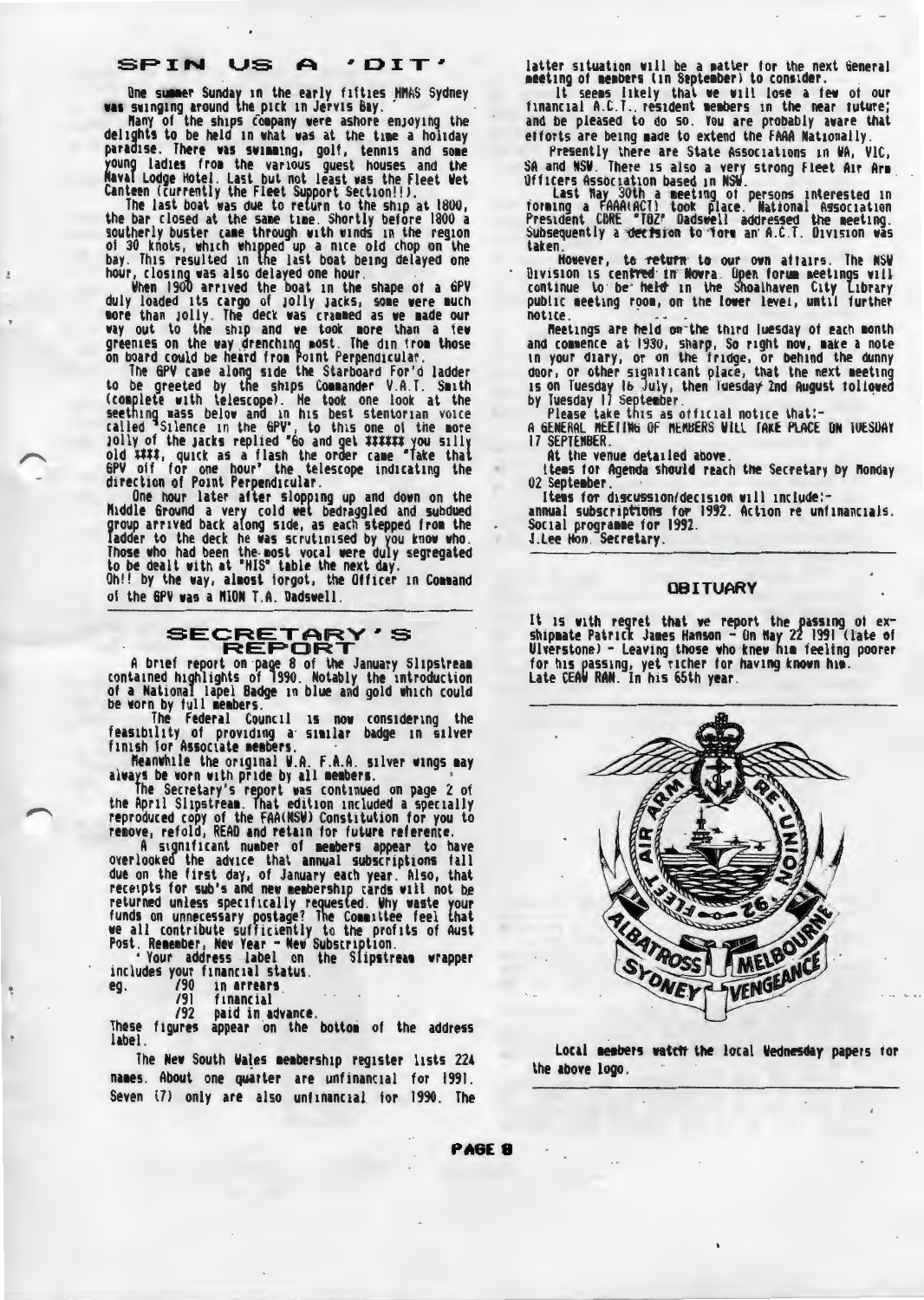#### **MUSEUM NEWS**

bespite 25cm of rain in the preceding 24 hours, the Australian Naval Aviation Nuseum open day at HNWS Albatross on Sunday 9th June was well patronised by the public with an estimated 3000 people braving the wet conditions to see various warbird, vintage aircraft, Navy and Air Force aircraft on display.

Limited flying displays were conducted by Navy helicopters, Air Force training aircraft and a Royal New Zealand Air Force Skyhawk jet fighter. Various other aircraft were on static display and included an Air Force VIP jet transport aircraft, Navy helicopters recently returned from the Gulf war and a Fleet Support Services target towing jet aircraft.

The open day was held to raise funds for construction of the new museum, display facilities to be developed over the next five years. The new facilities are required to protect and preserve the 15 historic Naval atroraft and many ttems of historical significance already held by the museum.

The Museums Capital Campaign fundraising Committee have raised sufficient funds from the corporate sector and private donations to allow construction of stage 1, the \$1.2 million aircraft display hall.

Funds from June 9 open day will be used for the construction programme to preserve a significant part. of Australia's Aviation history.

Rear Admiral Andrew Robertson, Chairman of the fundraising campaign and the Commanding Officer, HMAS Albatross Commodore Rob Partington were both delighted that so many of the public braved the weather and shoved considerable interest in the Historic aircraft restoration programme. Hany of the museums major sponsors were present including those Nowra sponsors who were instrumental in making the day a success.



#### FLEET AIR ARM REUNION 1992

Reunions are held every four years for ex and active<br>Fleet Air Arm personnel, their families and friends.

The first national reunion was held in 1988 and more than a thousand former naval aviators and support crews turned up for the week-long activities in Shoalhaven.

Some of the participants at that event had served at-Albatross (then HMS Nabbington) during the war years.<br>They cane all the way from the UK to see if conditions<br>had improved since they slept under canvas at the side of the airfield.

Since 1948 when HMAS Albatross was commissioned,<br>many thousands of FAA personnel have passed through the<br>main gates, each and every one of them making his mark In some small way to this country's Maval Aviation history.

The rigours of Service life and the necessary discipline and teamwork to function as a unit provides lasting friendships. Reunions provide an **BANY** opportunity to relive in words the joys and hardships of those days at the 'tross and the carriers that we so proudly served on.

For those of you who may not know, the next reunion will be held in May, 1992.

Planning the activities programme has taken several months of concerted effort. Seeking approval from RANAS for certain aspects, costing river and Jervis Bay cruises, golf, races, barbecues etc..

At the moment, the committee are looking at a range of souvenirs to mark the occasion. High on the list are quality jumpers with an embroidered FAA crest, short sleeved cotton knit sports shirts with crests, caps, Connemorative Port and Squadron crested glasses. Other items are being considered.

Over three hundred acceptances have been received, including some from the UK, USA and New Zealand, unfortunately response from the 'Nowra natives' has been poor.

If you are intending to participate don't leave your application to the last minute or you stand a good chance of being disappointed.

New security rules are being applied and ID cards are to be issued only to those who are REGISTERED, so, if you're not registered you wont be admitted.

Some of those forwarding their ten dollars and application form may be familiar to you. LtCdr Joe Gates, USM Rtd, Lt Tony Hill Rtd, from Aberdeen Scotland, Bishop Mayne, Fred Husband, 'Blackie' Dowson, and most importantly a 'man' called Smith.

It is of the utmost importance that registration be effected as soon as possible. The registration fee provides the necessary finance, and more importantly, pays for advance orders of souvenirs and memorabilia.

Profits from this venture are channelled directly to

the fund raising appeal for the Naval Aviation Russum.<br>Country, now do something to preserve your bit for your<br>next speed time doing to preserve your history and<br>have a great time doing it.<br>For further information give Les

(044) 217945, or send him a letter to 252 Kinghorn<br>Street, Nowra.NSW 2541.



PABE<sub>9</sub>

Having you up before me as a defaulter will do the ship's company's morals the world of good...<br>Master-at-arms!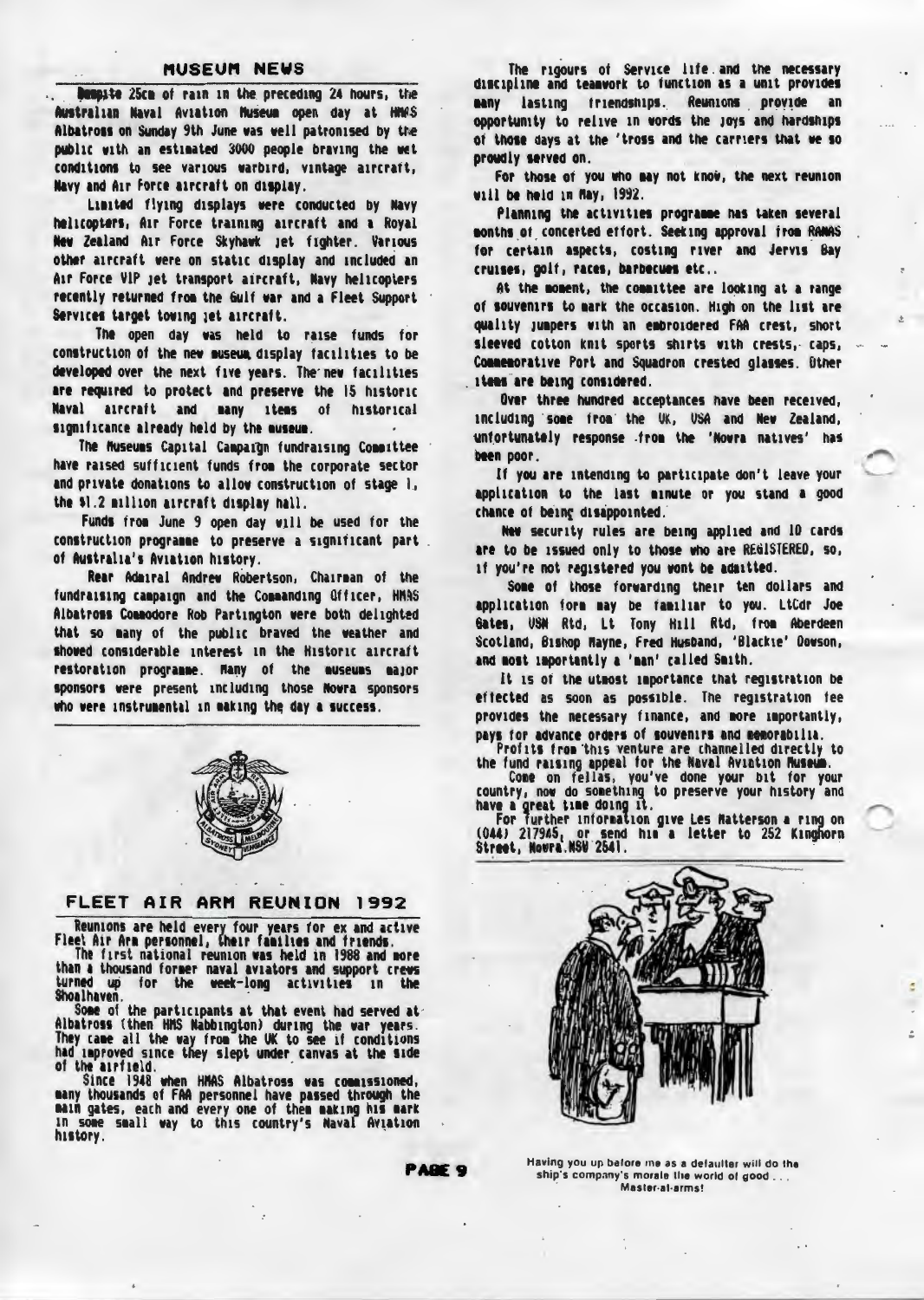# DEVELOPMENT OF BRITISH<br>NAVAL AVIATION AND THE NAVAL AVIATION AND THE<br>AUSTRALIAN FLEET AIR ARM

### PART I IN THE BEGINNING CONT.

Consequently the Mobile Naval Airbase (MNAO) was created in 1944. The parent base was commissioned on 4 September at Ludham, Norfolk as HMS Flycatcher. The basic unit in the organisation was the Mobile Operating Naval Air Base (MONAB) which was to provide the basic necessities for between 85 and 108 aircraft. No provision was made for airfield construction or defence. The base was to be located at an existing, hastily constructed or recently captured, airfield in a forward but not combat area.

MONAB I began to assemble immediately and with no practical background experience the personnel and equipment left Britain in mid November 1944 to set up base at RAAF Station Nowra. Its prime task would be to act as "Home Station" for the British Pacific Fleets torpedo bomber reconnaissance Squadrons. Therefore, from the outset MONAB i would not be employed in the original role for which it had been intended. It would be required to provide the facilities of a fully established Naval Air Station.

The had been no time for the parent MNAO to develop a practical system before this first MONAB was prepared for service overseas. Certain much needed items of stores and equipment were in extremely short supply, or. siaply omitted. Other less urgent items were supplied in bulk. Personnel complementing was similarly affected with undermanning in some trades and overbearing in others<sup>1</sup>

# DEVELOPMENT OF AIR STATION NOWRA.

Before examining the role of the British MONAB 1 in the development of what is now HMAS Albatross, RANAS Nowra, it interesting to review the progress of Naval aviation in the Nowra area in the ten years preceding the MONAB units arrival.

In 1935 a licenced civil aerodrome operated by the local council was located three miles from the Nowra township. It was used by the RAAF when co-operating with the Fleet.

In 1938 the Department of Civil Aviation selected a new site six miles south of Nowra for a Civil aerodrome and an advanced operational base for the RAAF. The first land was acquired in 1939; clearing and grading began almost immediately.

September 2nd 1939 saw the outbreak of WW2 and the approval to develop RAAF Advanced Operational Base Nowra was given in October. Work commenced in 1940 and on 1st August the Nowra Municipal aerodrome was delicenced. In March 1941 a wireless transmitting (W/T) station was erected in close proximity to the base.

ė

On 21st July 1941 RAAF Central Headquarters (HQ) was advised that "Nowra was suitable for use at all times". In September it was decided to develop Nowra as an Operational Station comprising a HQ and two general reconnaissance(GR) Squadrons. Additional works including the acquisition of 50 acres for campsite and accommodation of 734 personnel were approved. In<br>November-the-development-requirements-changed to-one-GR Squadron and one GR Torpedo Squadron. During the latter six months of 1941 both fighter and bomber aircraft used the Nowra Airfield extensively. Development work halted temporarily when the base proved unsuitable for Beaufort bomber operations without extensive works. Required development works resumed almost immediately at Ministerial direction. A two year useful airfield life was intended.

On ist January 1942 the RAAF advance Operational Base was taken over by the Department of Air and became RAAF Station Nowra. It continued development to maintain one GR Squadron and one GR Torpedo Squadron, with a Marine Section and torpedo dropping range at Jervis Bay. On 7th May, Nowra Station HQ formed with an initial strength of 51 personnel under Wing Commander J.M. Lerew. On ist June No 1 Mobile Torpedo Section was added to RAAF Station Nowra.

The Station developed primarily as a training base for RAAF Torpedo A/C and aircrews. The facilities were also used for training United States Army Air Corps (USAAC) Units. When Wing Commander N.C. Walker RAF assumed Command of RAAF Station Nowra on 30th June 1942 the complement was: RAAF 14 Officers and aircrew, USAAC 16 Officers and 46 enlisted men. Training facilities were later extended to units of the Netherlands East Indies (NEI).

On 28th July allied Air Forces HQ requested extension of runways for US Martin Marauder B26 bomber operations. This was granted Al war priority and completed in six months. On 2nd September RAAF No 73 Squadron moved to Nowra as GR Operational Squadron equipped with Anson A/C for squadron training, convoy patrolling, search and surveillance of enemy submarines and shipping.

Other significant events in  $1942 \degree$  include, 7th September 942 Base Torpedo Unit (BTU) formed; 12th November, No 1 Flight of 18 Squadron NEIAF - Mitchell B25 A/C arrived under command of FLT/LT Van Der Brock. 1st February 1943, East/West runway extended to 6,300 feet and North East/South West to 7,300 feet. 5th June No 6 Operational Training Unit (OTU) formed to coordinate all torpedo facilities. On June 30th 1943 the Nowra personnel complement stood at 1460 total, made up of - RAAF Station HQ 414 - Base Torpedo Unit 398 - No 6 Operational Training Unit 648. The aircraft strength was 36 including No 6 OTU 23 Beauforts - 3 Wacketts - 2 Oxfords, No 73 Squadron 7 Ansons and 1 Moth. By 29th February 1944, because of winding down of RAAF Station Nowra, total complement had reduced to 589.

Because of its training role it could be argued that the Station did not seem to have conducted any significant operational action during the war years. However, it could also be said that as all torpedo bombing training was conducted there, its contribution was considerable. Two significant aircraft crashes affected both the development of Nowra and the tactics of torpedo boabing.

CONTINUED NEXT ISSUE.